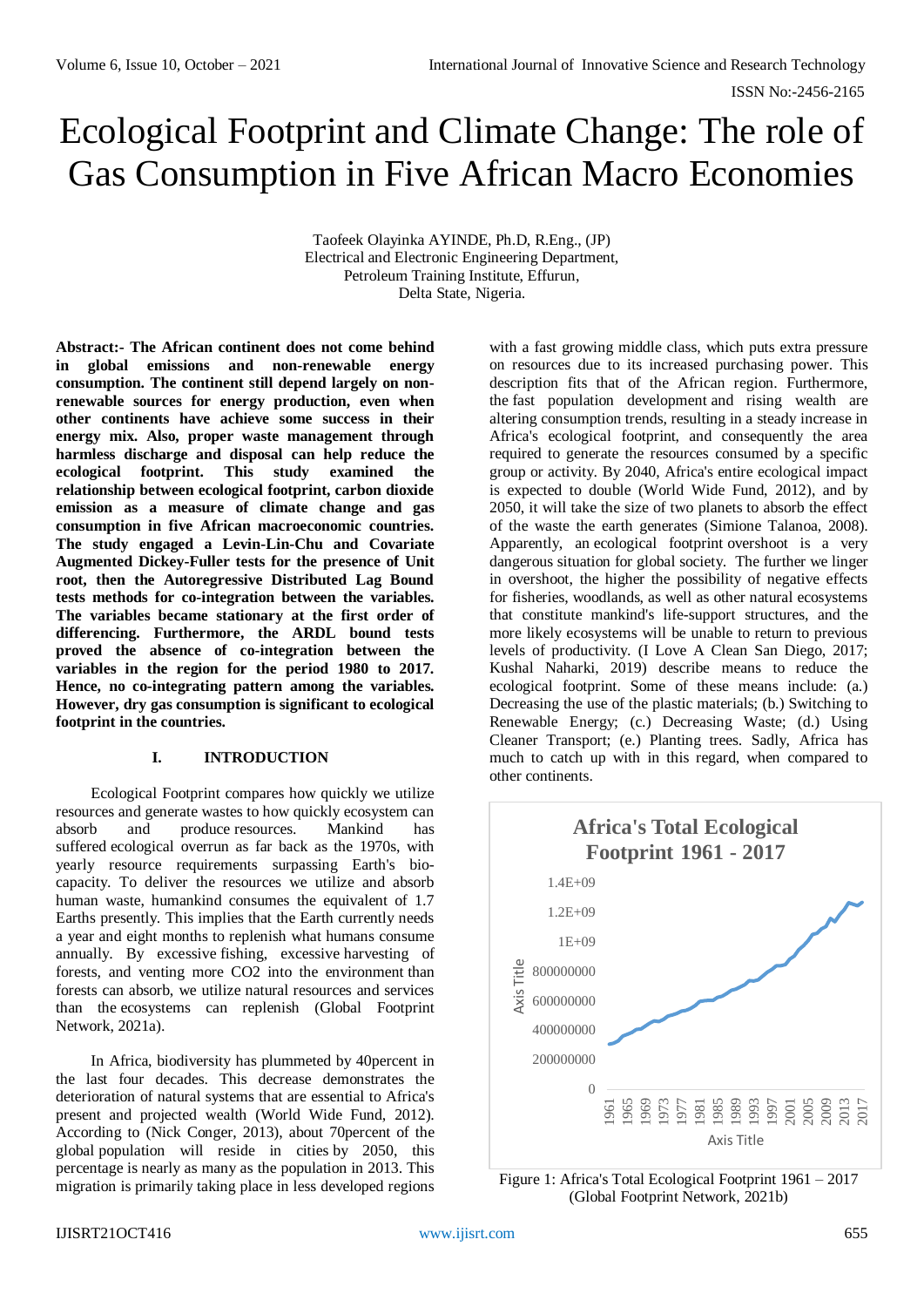Carbon emissions are a form of greenhouse gas (GHG) that occurs when carbon dioxide is released into the atmosphere as a result of a human action or process. They are important in this discussion because they are the most substantial sort of emission in terms of volume. Carbon emissions accounted for 82% of the entire greenhouse gas (GHG) emissions in the United States in 2017 (Stephanie Osmanski, 2020). Greenhouse gases have preserved Global average temperature liveable for humankind and countless other creatures by capturing heat from the sun. However, those gases have become out of equilibrium, threatening to significantly alter which living creatures can live on earth and where they can survive (National Geographic, 2019). Burning organic resources such as coal, oil, gas, wood, and solid waste produces the majority of carbon dioxide emissions (National Geographic, 2019). South Africa is ranked the  $12<sup>th</sup>$  largest greenhouse gases emitting country globally (Naledi Mashishi, 2021) and the largest in Africa followed by Egypt, Algeria and Nigeria, in that order (Ayompe et al., 2021).



Figure 2: Carbon dioxide emission trend between 1751and 2012 (U.S. Energy Information Administration, 2020).

Although Africa's quota in the global warming is said to be insignificant, the (UN Climate Change Conference, 2006) stated that she is the continent most vulnerable to climate change's consequences, even her Gross Domestic Product (Foresight Africa, 2020) and that having a grasp of global patterns requires studying and monitoring Africa's weather, climate and environment. It also added that, measures, in terms of policies should be made and implemented, so that climate change will not result to decreased food production, flooding and deluge of coastal region and deltas, the development of water - related diseases and the danger of malaria, as well as cause disturbances in natural ecosystems and biodiversity loss in the close future, thereby propounding the food insecurity and other current challenges faced by the continent.

In Africa, urbanization is on the increase, and this trend is projected to continue. Infrastructure and land usage planning, particularly waste management, are not keeping

up with the increase of metropolitan areas, which is a source of worry (about 3.5 percent yearly, highest in the planet). Despite this growth and the need to meet the demands of the population, many African countries still struggles to minimize or rather recycle her harmful pollutants, inorganic and organic wastes such as the GHGs from machines, vehicles, and others. Also, polythene and plastic bags for packaging, Agricultural and bio-wastes, where necessary. Other continents have made reasonable progress in taking measures that reduces and minimize the garbage. Electric cars and so many others are means they use in this process. Africa's gas use and generation will increase at one of the world's quickest rates through 2040 (African Energy Chamber, 2021). This use cuts across industries, transportation, power and so on. Invariably, gas powers to a large extent, the African economy. It is therefore essential to study the effect of gas use on Africa's emissions and footprint bearing the environmental needs of the future generation.

# **II. LITERATURE REVIEW**

Investigating the pattern of household energy usage could indicate quite an amount of information. It could help evaluate the effectiveness of energy efficient household appliances, since the option is best adopted for household use rather than the industrial use, and it has been adopted widely, especially in developed countries, inclusive of small scale renewable energy use. Also, it could indicate the role of house energy use in the overall carbon dioxide emissions and ultimately, global warming. (Azevedo et al., 2013) investigated the cost (economic and efforts) and time frame required to drastically reduce residential energy consumption and consequently the carbon dioxide emissions in the United States. It was discovered that overnight substitution of the entire stock of main household appliances results in a carbon dioxide reduction of little over 710 x 10 (6) tonnes per year, or a 56 percent reduction in baseline residential emissions. A policy aimed at reducing usage of energy rather than carbon dioxide emission, on the other hand, would result in a 48 percent reduction in carbon dioxide emission from the nine most energy-intensive home end-uses. Although, 20 percent of the overall greenhouse gas emissions in the United States is caused by household energy consumption, (Goldstein et al., 2020) found that decarbonizing the residential energy usage can be helpful in achieving 28 percent decrement in the emissions. Furthermore, income and economic wellbeing has an influence on household energy-emission nexus, as wealthier citizens in the United States have 25 percent per capital carbon footprint more than citizens with low-income. The difference in emission nexus could be as high as fifteen times from a neighbouring community.

Between 1965 and 2015, (Khan et al., 2020) discovered that energy use and economic development raises the carbon dioxide emissions in Pakistan both in short period and long period, from an Autoregressive Distributed Lag model. (Abbas et al., 2021) also considered Pakistan in investigating the effect energy consumption from all sources traditional energy (coal, fossil fuels, nuclear and natural gas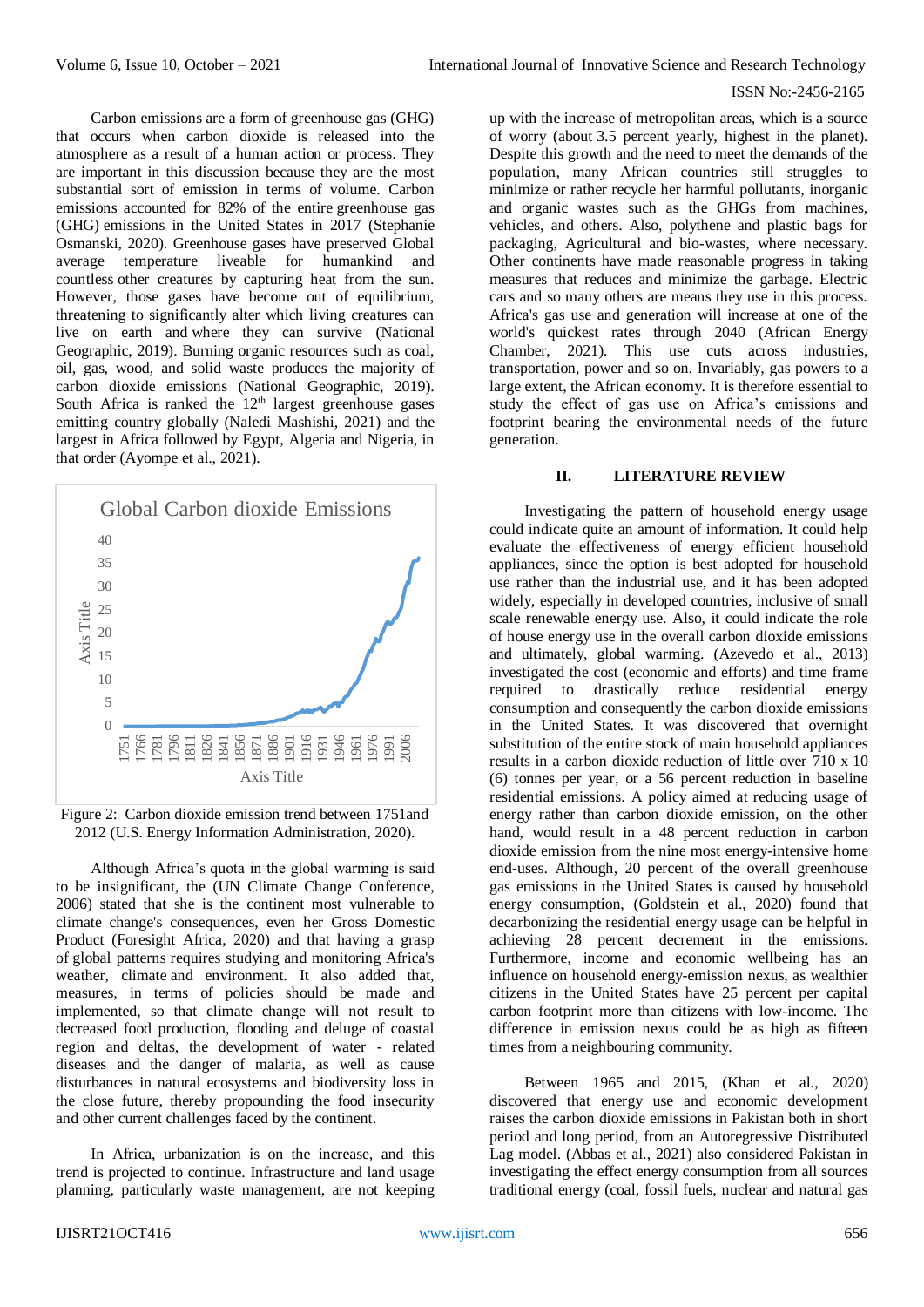inclusive) and renewable energy sources, has on carbon dioxide emissions. However, ecological footprint, urbanization and transportation were introduced in the study. In an Autoregressive Distributed Lag model study on the variables within 1970 and 2018, ecological footprint, traditional and renewable sources of energy contributes to carbon dioxide emissions in the short-term, although the relationship is insignificant. Furthermore, traditional energy sources have a positive relationship with emissions, while renewable sources have a negative relationship in the long term.

Examining the Environmental Kuznets' Curve (EKC) in six Central American countries, (N Apergis, 2009) studied the carbon dioxide emissions, energy usage and output in the region. Covering the period 1971 to 2004, the study employed the panel vector error correlation technique and discovered that Energy usage has a statistically significant positive effect on emissions in longterm equilibrium, whereas real output follows the inverted U-shape trend linked with the Environmental Kuznets Curve (EKC) concept. The short-term dynamics show oneway directional and two-way directional causality betwixt energy usage and real output, respectively to carbon dioxide emissions, as well as a two way directional causality between energy usage and real output. There seems to be two-way directional causality between energy usage and carbon dioxide emissions in the long term.

In consideration of a macro-scale, (Tong et al., 2020) examined economic development, energy usage and emissions in E-7 (Brazil, India, Indonesia, Mexico, People's Republic of China, Russia, and Turkey). The bootstrap Autoregressive Distributed Lag (ARDL) study reveals that co-integration does not exist between economic development, energy usage, and carbon dioxide emissions in China, Mexico, Turkey and Indonesia. However, when carbon dioxide emissions was the predicted variable, an evidence of co-integration was found for Brazil and in India and Russia when energy usage was the predicted variable. Only Indonesia defies the existence of short-term granger causality, in the other E-7 countries, existence of granger causality was confirmed. The outcomes of the study consistently proved that energy consumption is a lead cause of emissions.

In Ghana, (Asumadu-Sarkodie & Owusu, 2016) studied the interaction between carbon dioxide emissions, Gross Domestic Product, energy usage, and population growth between 1971 and 2013. The Autoregressive Distributed Lag methods and the Vector Error Correlation Model given co-integration were used in the study before the Granger Causality test was conducted. Two-way directional causality was found between energy usage and Gross Domestic Product, as well as one-way directional causality between carbon dioxide emissions and energy usage, carbon dioxide emissions and Gross Domestic Product, carbon dioxide emissions and population, and population to energy use. According to long-run elasticities, a 1 percent rise in Ghana's population will result in 1.72 billion tons of carbon dioxide escaping into the atmosphere.

There was found an evidence of a short-period equilibrium interaction between energy usage and CO2 emissions, as well as between Gross Domestic Product and CO2 emissions. Very similar to this study is the examination of (Zoundi, 2017) on 25 African countries for the period 1980 through 2012. The study engaged a panel co-integration method to check if there is a relationship between carbon dioxide emissions, renewable energy and the Environmental Kuznets' Curve. The findings show that EKC forecasts are not completely validated. CO2 emissions, on the other hand, appear to rise in tandem with per capita income. Overall, the estimates show that renewable energy, with a negative impact on Carbon dioxide emission and a growing long-term effect, remains a viable alternative to traditional fossilfuelled energy. In the short and long period, however, the influence of renewable energy is dwarfed by primary energy use, implying more worldwide synergy for meeting environmental concerns.

There are many studies in literature, a bulk of which considered the effect of energy consumption on emissions, some also considered ecological footprint. However, the African continent has not been well understudied. Many of the researches emphasize the pertinence of reducing emissions by renewable energy consumption over the conventional means. Of concern is still the dependence of Africa on these conventional sources of energy. Hence, this study aims to investigate the impact of gas usage, which is from a traditional energy source on both carbon dioxide emissions and ecological footprint in five Africa macroeconomic countries, namely: Algeria, Egypt, Morocco, Nigeria and South Africa.

# **III. METHODS AND MATERIALS**

The Global Footprint Network was explored and a time series data on ecological footprint measured in global hectare (gha). The carbon dioxide emissions dataset was collected from the World Bank database, measured in metric tons per capita, while the dataset on gas consumption was gotten from the United States Energy Information Administration, measured in billion cubic feet (bcf). The time series spans the period 1980 to 2017.

#### **3.1. Unit Root Test**

According to the requirements of the classical time series model, the series  $\{y_t\}$  must be stationary, and errors must have a zero mean and finite variance. Without confirming stationarity, traditional time series modelling will result in spurious/false regression (Granger & Newbold, 1974).

# **3.1.1.Augmented Dickey Fuller Unit Root Test**

The t-statistic of the  $\lambda_i$  coefficient of the given regression below is known as the Augmented Dickey-Fuller test (Dickey & Fuller, 1979):

$$
\Delta y_{it} = \lambda_i y_{it-1} + \sum_{j=1}^P \eta_j \Delta y_{it-j} + \varepsilon_{it},
$$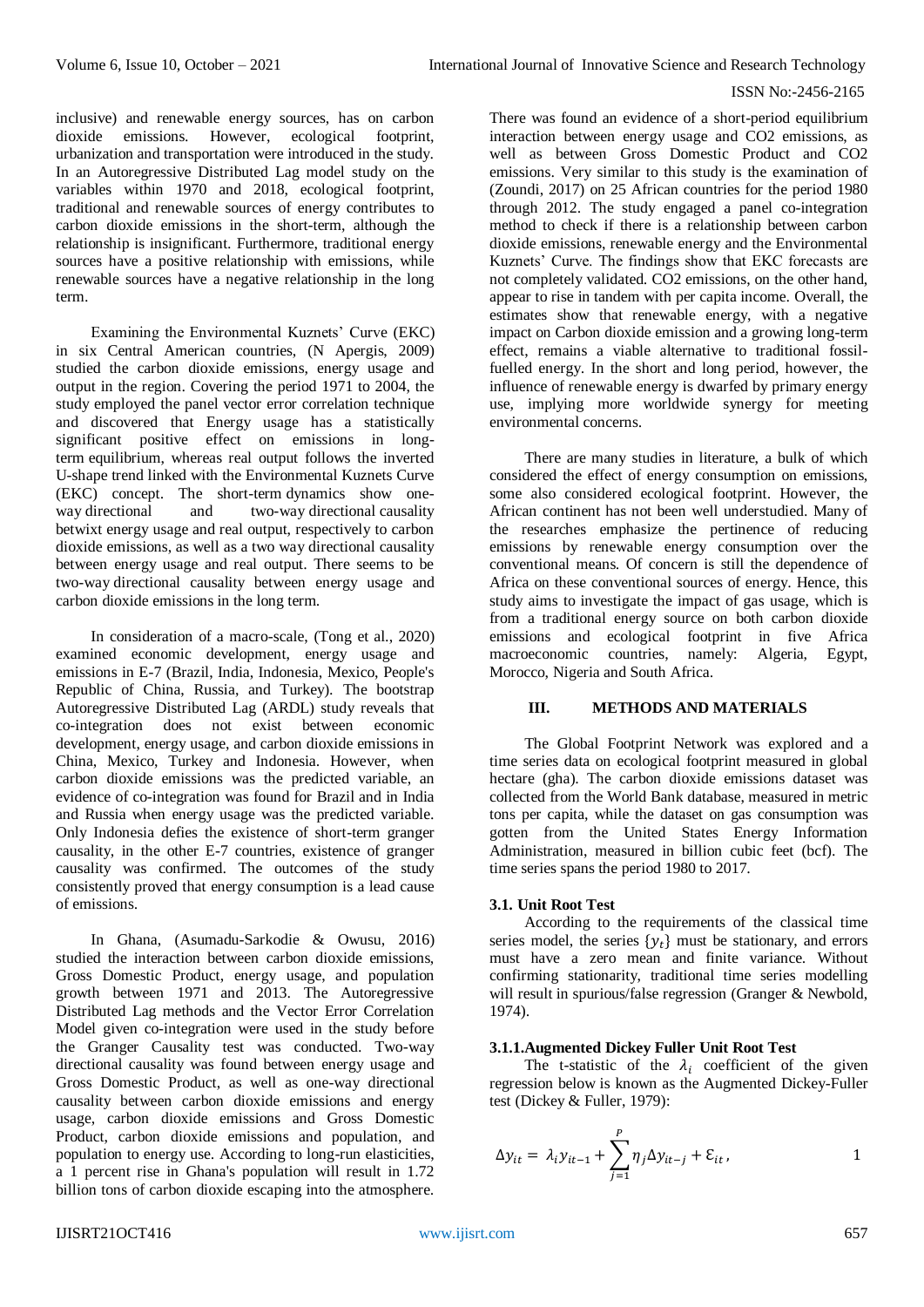Where  $\lambda_i = \rho_i - 1$ The null hypothesis (non-stationarity) is given as:  $H_0: \lambda_i = 0 \ (or \ \rho_i = 1)$ 

For the panel unit root test based on the ADF regression, the alternative hypothesis is uncommon

$$
H_1: \lambda_i = \lambda < 0 \text{ (or } \rho_i = \rho < 1 \text{) for all panels}
$$
\n
$$
H_1: \lambda_i < 0 \text{ (or } \rho_i < 1 \text{) for some panels}
$$

Where,  $\Delta$  is the first differencing operator, having P numbers of lags,  $\mathcal{E}_{it}$  is a stationary stochastic error balancing the autocorrelation error.

The model for the Covariate Augmented Dickey-Fuller Unit Root test is given as:

$$
a(L)\Delta y_t = \mu + \theta t + \delta y_{t-1} + b(L)' \Delta x_t + e_t \qquad 2
$$

L is the lag operator. Hypothesis is as thus:

$$
H_0: \delta = 0
$$
  

$$
H_1: \delta < 0
$$

#### **3.2. Autoregressive Distributed Lags**

Autoregressive Distributed Lags specification employs both endogeneity and exogeneity. It differs from the Vector Autoregression (VAR) technique, which only utilizes endogeneity. Autoregressive Distributed Lags is advantageous than other techniques based on some points. Firstly, the Johansen technique is less advantageous than the Autoregressive Distributed Lags model for small and finite sample sizes, which is prevalent in climate modelling, as contrasted to other co-integration tests. Another point is that, while the Autoregressive Distributed Lags model needs that no variables be integrated of order 2, the technique could still be used with variables that are integrated of order 1, integrated of order 0, or a mixture of both. Also, the Autoregressive Distributed Lags model only requires the setup of a single equation, making it easier to estimate and comprehend than alternative methods that demands the construction of many equations. Lastly, the Error Correlation Model and the long run coefficients are used in the Autoregressive Distributed Lags model to construct short-run correlations (Zoundi, 2017). The Autoregressive Distributed Lags model is specified as:

$$
Y_{t} = \gamma_{0i} + \sum_{i=1}^{p} \delta_{i} Y_{t-1} + \sum_{i=0}^{q} \beta'_{i} X_{t-i} + \varepsilon_{it}
$$

Where

 $Y_t'$  is a vector of the dependent variable.

The variables in  $(X_t')'$  are allowed to be only  $I(0)$  or  $I(1)$  or co-integrated,  $\beta$  and  $\delta$  are coefficients and  $\gamma$  is a constant,

 $i = 1, ..., k; p, q$  are optimal lag orders,

# $\mathcal{E}_{it}$  is a stochastic error vector.

# **IV. RESULTS AND DISCUSSION**

#### **3.3. Data Visualization**







Figure 4: Scatter Plot for Carbon Dioxide Emissions in the top five African macro economies between 1980 and 2017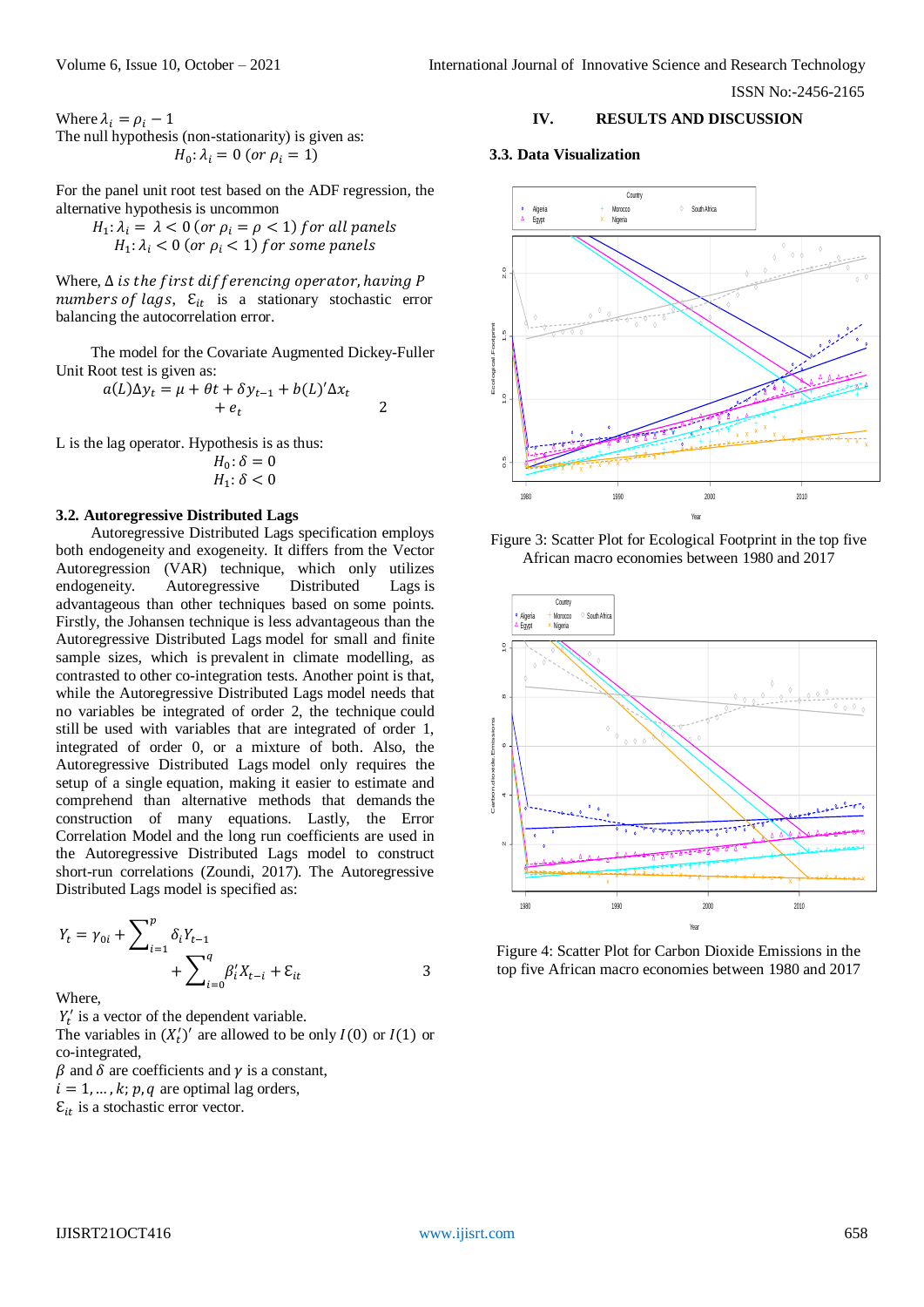



Figures 3-5 displays the scatterplot of the variables: Ecological Footprint, Carbon dioxide emissions and Dry gas consumption in the five countries. Carbon dioxide emissions and ecological footprint distinct range in South Africa than in the other four economies. Gas consumption only slightly increased over the period in Morocco, lesser than that of South Africa, while Egypt and Algeria had the sharpest increase. Carbon dioxide emissions seems to decrease over time in Nigeria and South Africa. Ecological footprint has increased generally in the five countries, with Nigeria having the lowest increment. From the fluctuations in figures 3 and 4, it can be deduced that ecological footprint and carbon dioxide emissions are unstable in South Africa than in the other countries.

#### **3.4. Unit Root Tests**

**Table 1: Unit Root Tests for Dry Gas Consumption**

| <b>Tests (Gas Consumption)</b>      | Value     | p-value     |
|-------------------------------------|-----------|-------------|
| <b>CADF Unit Root Test (no</b>      | $-3.2618$ | 0.07594     |
| differencing)                       |           |             |
| <b>Levin-Lin-Chu Unit-Root Test</b> | $-9.0635$ | $< 2.2e-16$ |
| (first order differencing)          |           |             |

Table 1 presents the unit root tests for dry gas consumption. Although the p-value of the CADF is slightly greater than the significance level with no differencing, Levin-Lin-Chu unit-root test is less than the significance level (0.05) at the first order differencing, implying stationarity.

| <b>Tests (Carbon dioxide Emissions)</b> | Value     | p-value   |
|-----------------------------------------|-----------|-----------|
| <b>CADF Unit Root Test (first order</b> | $-11.251$ | $< 2.2e-$ |
| differencing)                           |           | 16        |
| Levin-Lin-Chu Unit-Root Test            | $-11.843$ | $< 2.2e-$ |
| (first order differencing)              |           | 16        |

Table 2 shows the unit root tests for carbon dioxide emissions, both the CADF and the Levin-Lin-Chu unit root tests have p values less than the significant level (0.05), implying that the series is stationary at the first order of differencing.

| Tuble of Chile Moor Tests for Ecological Toorphilip |           |             |  |  |  |
|-----------------------------------------------------|-----------|-------------|--|--|--|
| <b>Tests (Ecological Footprint)</b>                 | Value     | p-value     |  |  |  |
| <b>CADF Unit Root Test (first order</b>             | $-11.9$   | $< 2.2e-16$ |  |  |  |
| differencing)                                       |           |             |  |  |  |
| <b>Levin-Lin-Chu Unit-Root Test</b>                 | $-15.847$ | $< 2.2e-16$ |  |  |  |
| (first order differencing)                          |           |             |  |  |  |

**Table 3: Unit Root Tests for Ecological Footprint**

Table 3 shows the unit root tests for ecological footprint, both the CADF and the Levin-Lin-Chu unit root tests have p values less than the significant level (0.05), implying that the ecological footprint series is stationary at the first order of differencing.

#### **3.5. Autoregressive Distributed Lags**

The Autoregressive Distributed Lag is suitable for series that are stationary after at most the second level of integration. The order of integration of the series under study does not also have to be the same.

| <b>Table 4: ARDL Model summary for Ecological</b> |  |
|---------------------------------------------------|--|
| <b>Footprint against Gas Consumption</b>          |  |

| Coefficients                                               |       |         |         |         |         |
|------------------------------------------------------------|-------|---------|---------|---------|---------|
|                                                            |       |         | t-      |         |         |
|                                                            | Estim | Std.    | statist | p-      | signifi |
|                                                            | ates  | Error   | ics     | value   | cance   |
|                                                            | 3.29E | 2.19    |         | 0.13    |         |
| (Intercept)                                                | $-02$ | $E-02$  | 1.504   | 4       |         |
| L(Ecological                                               | 9.07E | 7.40    | 12.26   | $<$ 2e- |         |
| Footprint, 1)                                              | $-01$ | $E-02$  | 2       | 16      | ***     |
| L(Ecological                                               | 7.23E | 7.46    |         | 0.33    |         |
| Footprint, 2)                                              | $-02$ | $E-02$  | 0.969   | 4       |         |
| Dry Gas                                                    | 2.86E | 4.57    |         | 2.60    |         |
| Consumption                                                | -04   | $E-05$  | 6.267   | $E-09$  | ***     |
|                                                            |       |         |         |         |         |
| L(Dry Gas                                                  | 2.72E | 6.44    |         | 3.87    |         |
| Consumption, 1)                                            | -04   | $E-05$  | 4.219   | $E-05$  | ***     |
|                                                            |       |         |         |         |         |
| L(Dry Gas<br>Consumption, 2)                               | 2.57E | 5.06    |         | 0.61    |         |
|                                                            | $-05$ | $E-0.5$ | 0.508   | 2       |         |
| $***$ ,<br>$***$<br>0.001<br>Significance codes: 0<br>0.01 |       |         |         |         |         |
| $6 *$<br>$0.05$ $\cdot$ $\cdot$ 0.1<br>$\cdot$ , 1         |       |         |         |         |         |

#### **Residual standard error:** 0.1208 **Multiple R-squared:** 0.9379 **Adjusted R-squared:** 0.9362

From table 4, which presents the ARDL coefficients and their significance. Ecological footprint at lag 1, dry gas consumption at lags 0 and 1 are significant in the model at 5 percent levels, even at 1 percent. The first lag of the dry gas consumption however has a negative relationship with ecological footprint. The R squared and Adjusted R squared values indicates that the independent variables were able to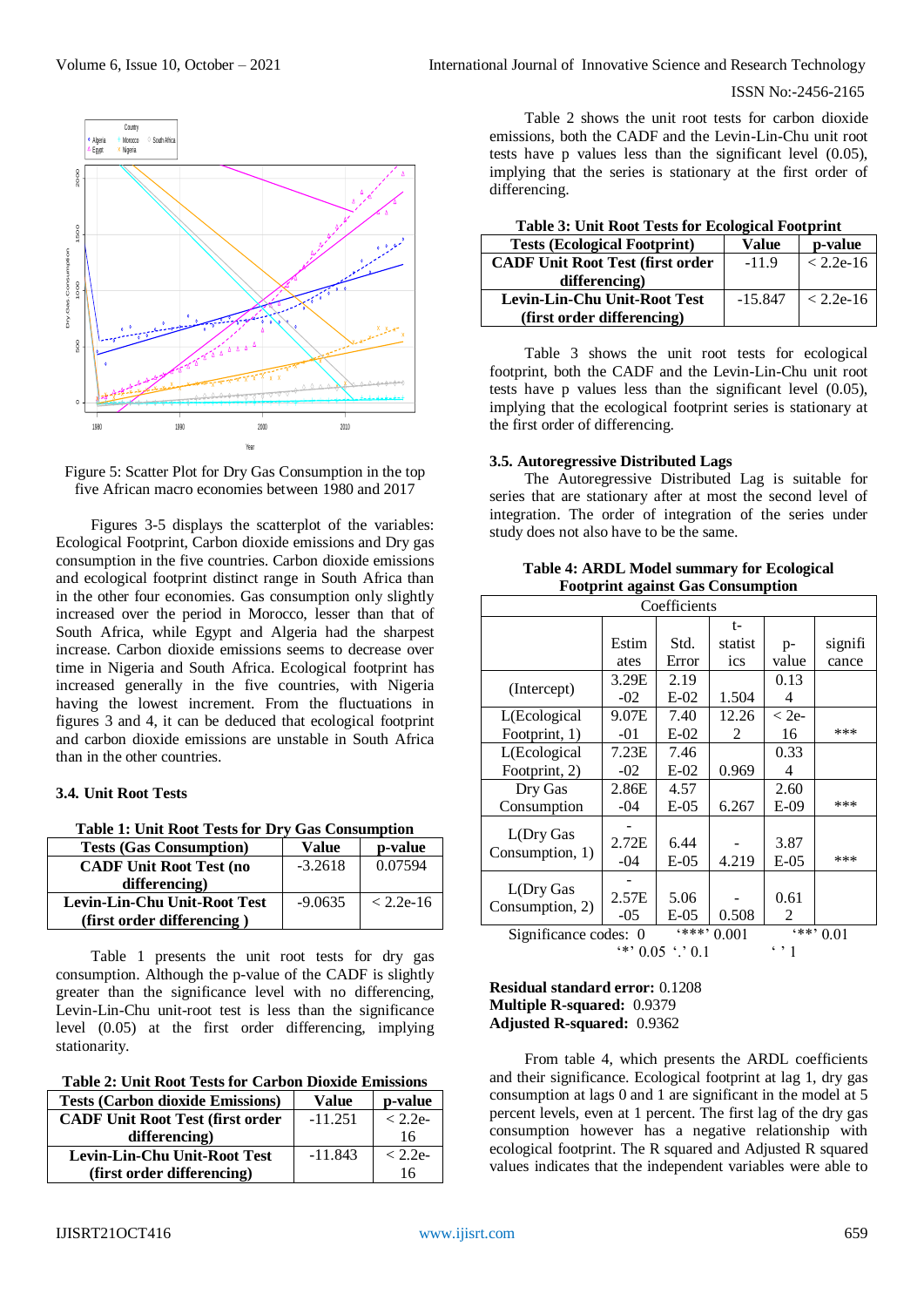explain over 93% of the variations in ecological footprint. This means the model has a good performance.

#### **Table 5: ARDL Model Evaluation (Ecological Footprint against Gas Consumption)**

| <b>F</b> -statistic | Degree of<br>Freedom | p-value     |
|---------------------|----------------------|-------------|
| 549.4               | 182                  | $< 2.2e-16$ |

From table 5, the p-value of the F-statistic being  $\langle 2.2e$ -16, is less than 0.05, meaning that the model is very significant statistically. Hence, a good model.

#### **Table 6: Optimal Lag for ARDL Model (Ecological Footprint against Gas Consumption)**

| S/N | <b>Ecological</b><br>Footprint | Dry Gas<br>Consumption | <b>BIC</b> |
|-----|--------------------------------|------------------------|------------|
|     |                                |                        | $-242.592$ |
|     |                                |                        | $-235.006$ |
|     |                                |                        | $-230.736$ |

From table 6, the optimal lag combination is the lag 1 of both ecological footprint and dry gas consumption, having the lowest Bayesian Information Criterion.

### **Table 7: Bounds t-test for no Co-integration between Eco logical Footprint and Gas Consumption**

| Lower-boun | t-statistics | <b>Upper-boun</b> | p-value |
|------------|--------------|-------------------|---------|
| dI(0)      |              | dI(1)             |         |
| $-2.86$    | $-1.0862$    | $-3.22$           | 0.7936  |

Since the t-statistic is not above the upper bound value of the bounds t-test, there is no possible co-integration between ecological footprint and dry gas consumption.

#### **Table 8: Bounds F-test (Wald) for no Co-integration bet ween Ecological Footprint and Gas Consumption**

| Lower-       | F (Wald) | Upper-       | p-value |
|--------------|----------|--------------|---------|
| bound $I(0)$ | Test     | bound $I(1)$ |         |
| 4.94         | 0.77848  |              | 0.8679  |

Since the F-statistic falls below of the lower of the bounds F-test, we conclude that there is no co-integration between ecological footprint and dry gas consumption in the countries.

# **Table 9: ARDL Model summary for Carbon Dioxide Emissions against Dry Gas Consumption**

| Coefficients                                                                                              |            |            |          |              |
|-----------------------------------------------------------------------------------------------------------|------------|------------|----------|--------------|
|                                                                                                           | Estimate   | Std. Error | t-value  | Pr(> t )     |
| (Intercept)                                                                                               | 0.127912   | 0.091153   | 1.403    | 0.162        |
| L(Carbon dioxide Emissions, 1)                                                                            | 1.06303    | 0.073288   | 14.505   | $<2e-16$ *** |
| L(Carbon dioxide Emissions, 2)                                                                            | $-0.09383$ | 0.07389    | $-1.27$  | 0.206        |
| Dry Gas Consumption                                                                                       | 0.00027    | 0.000262   | 1.028    | 0.306        |
| L(Dry Gas Consumption, 1)                                                                                 | $-0.00042$ | 0.000353   | $-1.197$ | 0.233        |
| L(Dry Gas Consumption, 2)                                                                                 | 0.000118   | 0.000263   | 0.449    | 0.654        |
| <b>6****</b> 0 001<br>$***$ , 0.01<br><u>(*) በ በ5</u><br>Significance codes: 0<br>$\cdots$ 0.1<br>6, 9, 1 |            |            |          |              |

**Significance codes: 0 '\*\*\*' 0.001 '\*\*' 0.01 '\*' 0.05 '.' 0.1 ' ' 1**

# **Residual standard error:** 0.6943 **Multiple R-squared:** 0.9344 **Adjusted R-squared**: 0.9326

From table 9, which presents the ARDL coefficients and their significance. Only carbon dioxide emissions at lag 1, is significant in the model at 5 percent levels, even at 1 percent. It appears that dry gas consumption, up to the second lag order, is not statistically significant in carbon emissions. Also, the R squared and Adjusted R squared values indicates that the independent variables were able to explain over 93% of the variations in carbon dioxide emissions. This means the model has a good performance.

**Table 10: ARDL Model Evaluation (Carbon Dioxide Em issions against Gas Consumption)**

| <b>F</b> -statistic | Degree of<br>Freedom | p-value     |
|---------------------|----------------------|-------------|
| 518.2               | 82.                  | $: 2.2e-16$ |

From table 10, the p-value of the F-statistic being  $\langle 2.2e-16$ , is less than 0.05, meaning that the model is very significant statistically. Hence, a good model.

| Table 11: Optimal Lag for ARDL Model (Carbon       |
|----------------------------------------------------|
| <b>Dioxide Emissions against Gas Consumption</b> ) |

| S/N | <b>Carbon dioxide</b><br><b>Emissions</b> | Dry Gas<br>Consumption | <b>BIC</b> |
|-----|-------------------------------------------|------------------------|------------|
|     |                                           |                        | 418.1809   |
|     |                                           |                        | 421.8207   |
|     |                                           |                        | 426.8761   |

From table 6, the optimal lag combination is the lag 1 of carbon dioxide emissions and no lag for dry gas consumption, having the lowest Bayesian Information Criterion.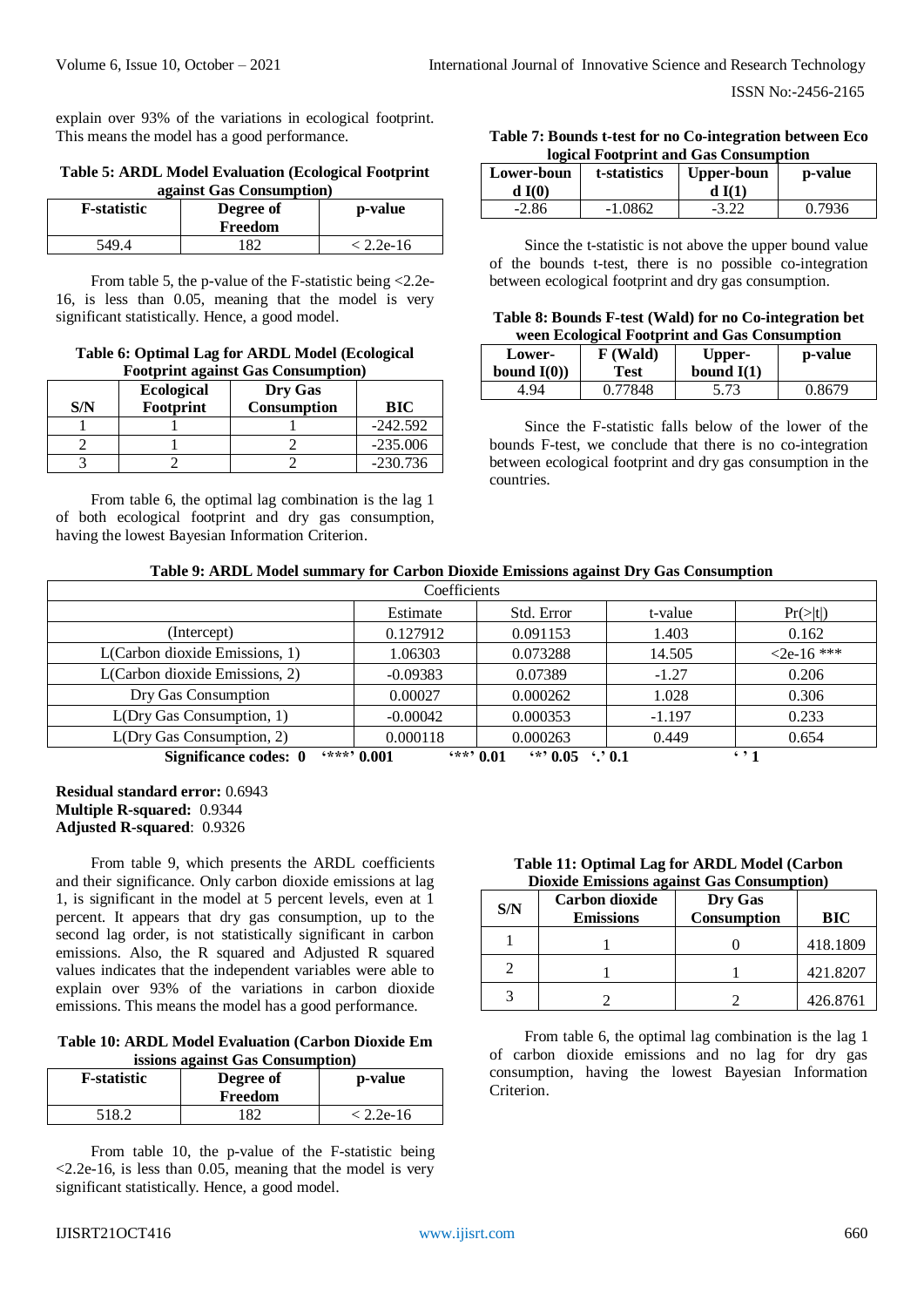| Table 12: Bounds t-test for no co-integration between Ca |  |
|----------------------------------------------------------|--|
| rbon Dioxide Emissions and Gas Consumption               |  |

| Lower-boun<br>dI(0) | t-test    | <b>Upper-boun</b> | p-value |
|---------------------|-----------|-------------------|---------|
| $-2.86$             | $-1.5733$ |                   | 0.6125  |

Since the t-statistic is not above the upper bound value of the bounds t-test, there is no possible co-integration between carbon dioxide emissions and dry gas consumption.

**Table 13: Bounds F-test (Wald) for no Co-integration between Carbon Dioxide Emissions and Gas Consumption**

| $\sim$                 |                  |                        |         |  |  |  |  |
|------------------------|------------------|------------------------|---------|--|--|--|--|
| Lower-<br>bound $I(0)$ | F (Wald)<br>Test | Upper-<br>bound $I(1)$ | p-value |  |  |  |  |
|                        |                  |                        |         |  |  |  |  |
| 4.94                   | .2442            | 5.73                   | 0.7557  |  |  |  |  |

Since the F-statistic falls below of the lower of the bounds F-test, we conclude that there is no co-integration between carbon dioxide emissions and dry gas consumption in the countries.

#### **V. CONCLUSION**

This study investigated the relationship between ecological footprint, carbon dioxide emissions and dry gas consumption. The unit root test on the series was stationary at the first order differencing. The Levin-Lin-Chu and the Covariate Augmented Dickey-Fuller (CADF) Unit root tests were used in the study. The Autoregressive Distributed Lag bound tests were employed to test for co-integration relationship between the variables. No evidence was found for co-integration between carbon dioxide emissions and dry gas consumption, also between ecological footprint and dry gas consumption in the economies examined. Hence, there may not be need for further investigation on the nature of relationship or causality. However, dry gas consumption was found to be significant to ecological footprint, and can be used for prediction.

#### **REFERENCES**

- [1]. Abbas, S., Kousar, S., & Pervaiz, A. (2021). Effects of energy consumption and ecological footprint on CO2 emissions: an empirical evidence from Pakistan. *Environment, Development and Sustainability*, *23*(9), 13364–13381. https://doi.org/10.1007/S10668-020- 01216-9
- [2]. African Energy Chamber. (2021, September 2). *ACTING Launches African Gas 2021 Report, Forecasts Rapid Growth of Gas-to-Power*. https://www.africanews.com/2021/02/09/actinglaunches-african-gas-2021-report-forecasts-rapidgrowth-of-gas-to-power//
- [3]. Asumadu-Sarkodie, S., & Owusu, P. A. (2016). Carbon dioxide emissions, GDP, energy use, and population growth: a multivariate and causality analysis for Ghana, 1971–2013. *Environmental Science and Pollution Research*, *23*(13), 13508– 13520. https://doi.org/10.1007/S11356-016-6511-X
- [4]. Ayompe, L. M., Davis, S. J., & Egoh, B. N. (2021). Trends and drivers of African fossil fuel CO2 emissions 1990–2017. *Environmental Research Letters*, *15*(12), 124039. https://doi.org/10.1088/1748- 9326/ABC64F
- [5]. Azevedo, I. L., Morgan, M. G., Palmer, K., & Lave, L. B. (2013). Reducing U.S. Residential Energy Use and CO2 Emissions: How Much, How Soon, and at What Cost? *Environmental Science and Technology*, *47*(6), 2502–2511. https://doi.org/10.1021/ES303688K
- [6]. Dickey, D. A., & Fuller, W. A. (1979). Distribution of the Estimators for Autoregressive Time Series With a Unit Root. *Journal of the American Statistical Association*, *74*(366), 427. https://doi.org/10.2307/2286348
- [7]. Foresight Africa. (2020). *COMBATTING CLIMATE CHANGE An urgent call for comprehensive global and local action*.
- [8]. Global Footprint Network. (2021a). *Ecological Footprint*. https://www.footprintnetwork.org/ourwork/ecological-footprint/
- [9]. Global Footprint Network. (2021b). *Open Data Platform*. https://data.footprintnetwork.org/#/analyzeTrends?type =EFCtot&cn=2000
- [10]. Goldstein, B., Gounaridis, D., & Newell, J. P. (2020). The carbon footprint of household energy use in the United States. *Proceedings of the National Academy of Sciences*, *117*(32).
- [11]. Granger, C. W. J., & Newbold, P. (1974). Spurious regressions in econometrics. *Journal of Econometrics*, *2*(2), 111–120. https://doi.org/10.1016/0304- 4076(74)90034-7
- [12]. I Love A Clean San Diego. (2017, April 27). *8 Ways to Reduce Your Ecological Footprint*. https://cleansd.org/2017/04/27/8-ways-to-reduce-yourecological-footprint/
- [13]. Khan, M. K., Khan, M. I., & Rehan, M. (2020). The relationship between energy consumption, economic growth and carbon dioxide emissions in Pakistan. *Financial Innovation 2020 6:1*, *6*(1), 1–13. https://doi.org/10.1186/S40854-019-0162-0
- [14]. Kushal Naharki. (2019). *Eco Fact 8 : Ecological Footprint* . https://tunza.ecogeneration.org/ambassadorReportView.jsp?viewID=48 236
- [15]. N Apergis, J. P. (2009). CO2 emissions, energy usage, and output in Central America. *Energy Policy*, *37*(8), 3282–3286.

https://doi.org/10.1016/j.enpol.2009.03.048

- [16]. Naledi Mashishi. (2021, April 19). *South Africa the 12th biggest source of greenhouse gases? Yes, but that's not the only measure that matters*. https://www.polity.org.za/article/south-africa-the-12thbiggest-source-of-greenhouse-gases-yes-but-thats-notthe-only-measure-that-matters-2021-04-19
- [17]. National Geographic. (2019). *Carbon dioxide in the atmosphere is at a record high. Here's what you need to know.* https://www.nationalgeographic.com/environment/arti cle/greenhouse-gases